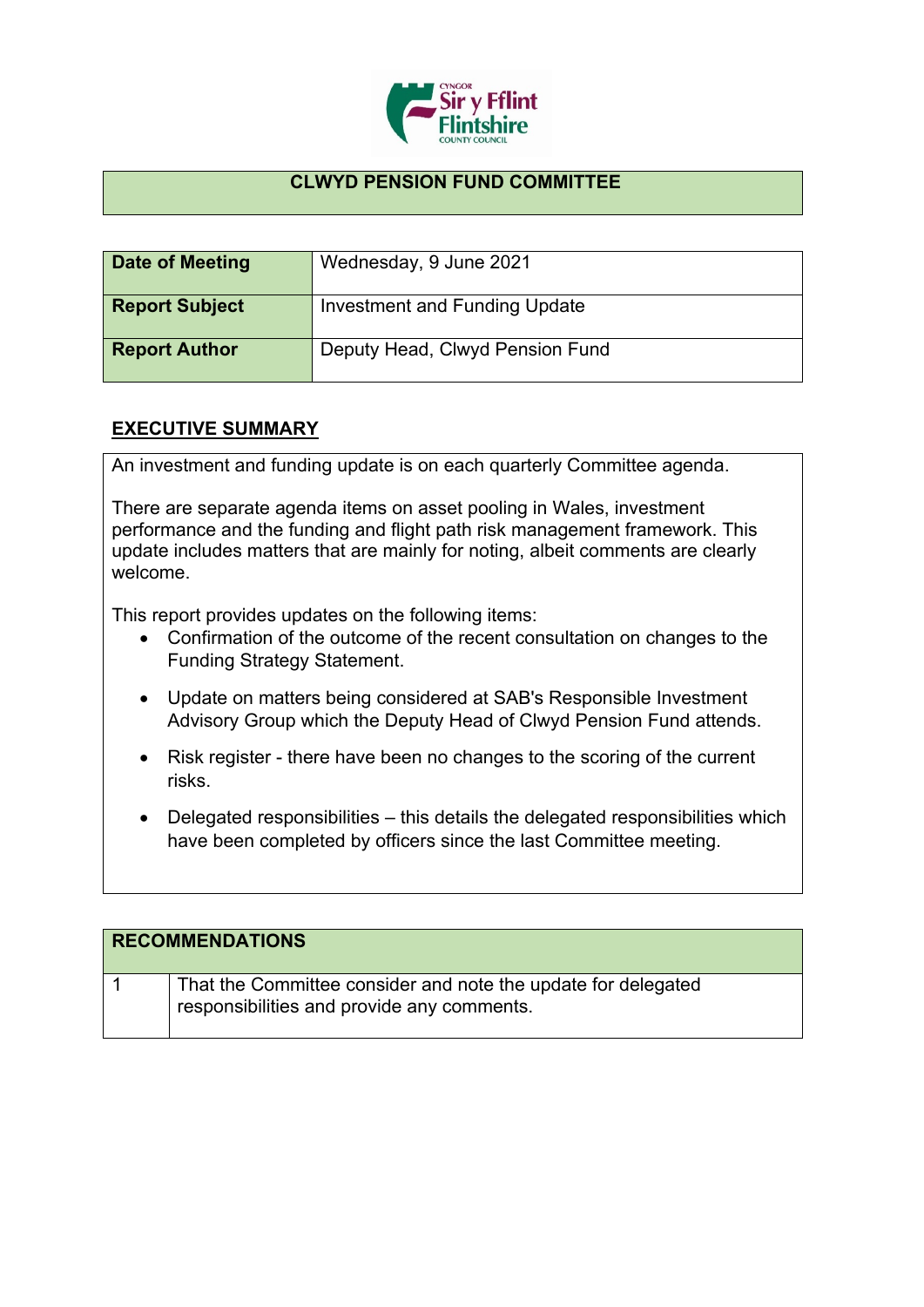## **REPORT DETAILS**

| 1.00 | <b>INVESTMENT AND FUNDING RELATED MATTERS</b>                                                                                                                                                                                                                                                                                                                                                                                                                                                                                                                                                                                            |
|------|------------------------------------------------------------------------------------------------------------------------------------------------------------------------------------------------------------------------------------------------------------------------------------------------------------------------------------------------------------------------------------------------------------------------------------------------------------------------------------------------------------------------------------------------------------------------------------------------------------------------------------------|
|      | <b>Business Plan Update</b>                                                                                                                                                                                                                                                                                                                                                                                                                                                                                                                                                                                                              |
| 1.01 | Usually the three main update reports at each Committee include the latest<br>progress against the business plan. Given we are only 2 months into<br>2021/22, there are no updates included for this meeting. Full updates will<br>be provided at the next meeting.                                                                                                                                                                                                                                                                                                                                                                      |
|      | <b>Current Development and News</b>                                                                                                                                                                                                                                                                                                                                                                                                                                                                                                                                                                                                      |
| 1.02 | <b>SAB Responsible Investment Advisory Group</b>                                                                                                                                                                                                                                                                                                                                                                                                                                                                                                                                                                                         |
|      | As previously reported, the Scheme Advisory Board (SAB) have created a<br>Responsible Investment Advisory Group (RIAG) consisting of a selection<br>of Fund Managers, Consultants and representatives from the LGPS Asset<br>Pools and key Administering Authority groups. The Deputy Head of the<br>Clwyd Pension Fund represents the Wales Pension Partnership on this<br>group and has attended both the meetings held in the last two months.<br>The group are actively assisting SAB with responses to the following<br>consultations: :                                                                                            |
|      | The Ministry of Housing, Communities and Local Government<br>(MHCLG) intends to consult formally later this year on the<br>implementation of mandatory reporting in the LGPS aligned to the<br>Task Force on Climate related Financial Disclosure (TCFD)<br>requirements. An informal consultation took place with a limited<br>audience and RIAG assisted SAB with responses to this.                                                                                                                                                                                                                                                   |
|      | The Department for Work and Pensions (DWP) has launched a call<br>$\bullet$<br>for evidence for consideration of social risks and opportunities by<br>occupational pension schemes. RIAG have also been assisting<br>SAB with responses to this.                                                                                                                                                                                                                                                                                                                                                                                         |
|      | SAB have also created a Responsible Investment $(RI)$ A – Z which is a<br>one stop shop for information, links and case studies in a fast growing and<br>complex area. There is the functionality to filter on areas of interest and<br>covers classification such as asset class or approach, category<br>(environmental, social, governance) or status (mandatory, aspirational)<br>This will continue to evolve as more information is available. The RI $A - Z$<br>can be viewed here.                                                                                                                                               |
| 1.03 | Flintshire County Council - Climate / Carbon Enquiry                                                                                                                                                                                                                                                                                                                                                                                                                                                                                                                                                                                     |
|      | At the meeting of Flintshire County Council on 25 <sup>th</sup> May 2021, a question<br>was asked of the Pension Fund with regard to exposure in fossil fuel<br>industries and green or new energy technologies. The question and the<br>Fund response was shared with Committee and Board members in<br>advance of the meeting and is also attached as an appendix on agenda<br>item 7 of this Committee.<br>Prior to the Flintshire County Council meeting, the Pension Fund had held<br>a briefing session for Committee and Board members which covered in<br>detail the investments the Fund holds. The session invitation was also |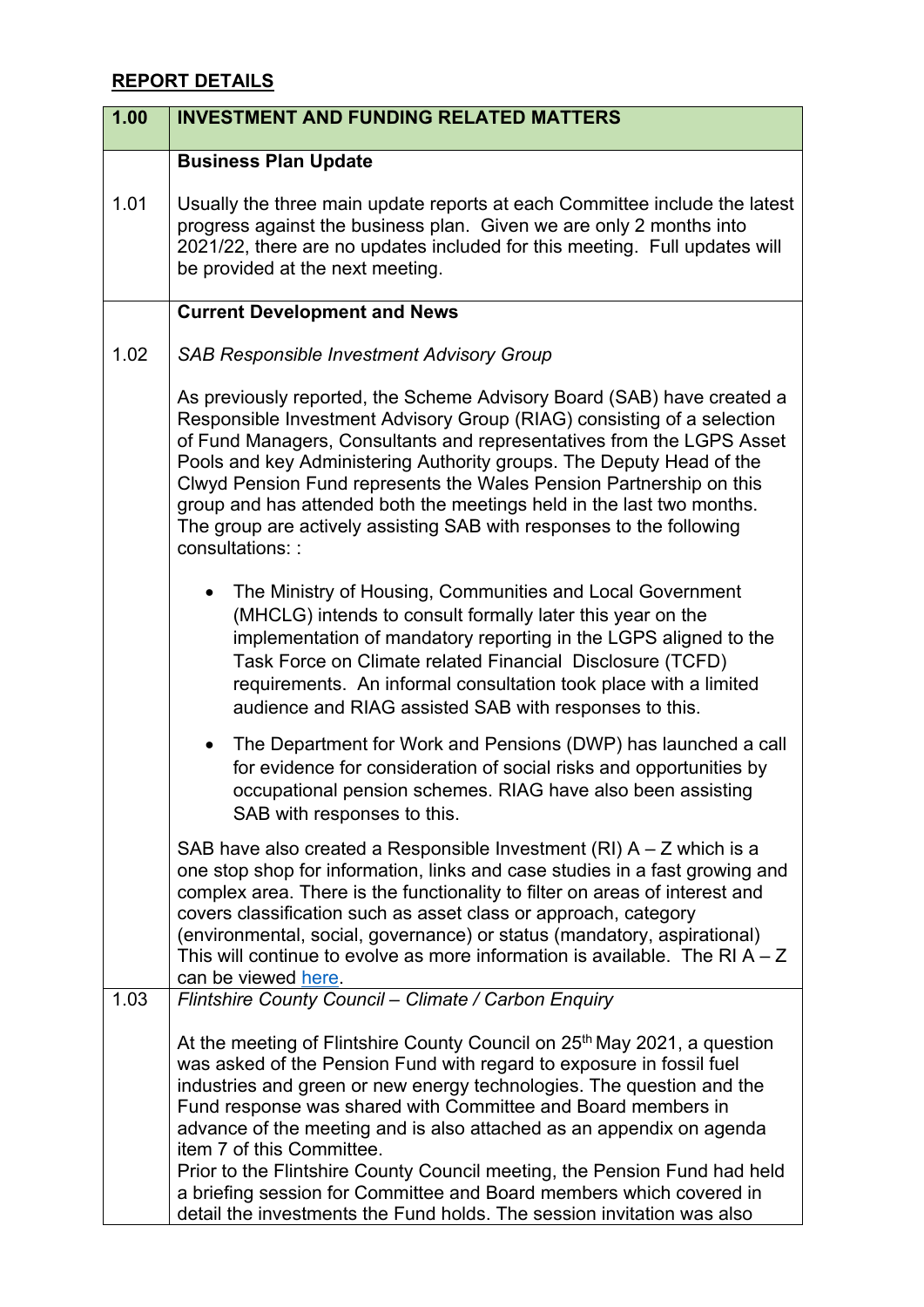|      | extended to any Flintshire Members who wished to attend.                                                                                                                                                                                                                                                                                                                                                                                                                                                                                                                                                                                                                                                                                                                                                                                                                                                                                                                                                                                                                                                                                                                                                                                                                                                                                         |
|------|--------------------------------------------------------------------------------------------------------------------------------------------------------------------------------------------------------------------------------------------------------------------------------------------------------------------------------------------------------------------------------------------------------------------------------------------------------------------------------------------------------------------------------------------------------------------------------------------------------------------------------------------------------------------------------------------------------------------------------------------------------------------------------------------------------------------------------------------------------------------------------------------------------------------------------------------------------------------------------------------------------------------------------------------------------------------------------------------------------------------------------------------------------------------------------------------------------------------------------------------------------------------------------------------------------------------------------------------------|
| 1.04 | Review of Employer Contributions and Flexibility on Exit Payments                                                                                                                                                                                                                                                                                                                                                                                                                                                                                                                                                                                                                                                                                                                                                                                                                                                                                                                                                                                                                                                                                                                                                                                                                                                                                |
|      | Proposed policies relating to the review of employer contributions and exit<br>payment flexibility were incorporated into a draft revised Funding Strategy<br>Statement (FSS) presented at the March Committee. The draft revised<br>FSS was circulated to all employers in April for consultation and responses<br>were requested by May 26 <sup>th</sup> . All responses have now been received and<br>will be incorporated into the final FSS. It was agreed at the previous<br>Committee that any minor amendments be made by delegation to the<br>Head of the Clwyd Pension Fund. The responses do not require any<br>substantive changes at this time but if this changes we will bring the FSS<br>back to the Committee for consideration.                                                                                                                                                                                                                                                                                                                                                                                                                                                                                                                                                                                                |
| 1.05 | <b>GMP</b> Indexation                                                                                                                                                                                                                                                                                                                                                                                                                                                                                                                                                                                                                                                                                                                                                                                                                                                                                                                                                                                                                                                                                                                                                                                                                                                                                                                            |
|      | HM Treasury previously published a consultation on how the pensions of<br>public service scheme members who have accrued Guaranteed Minimum<br>Pension (GMP) should be indexed in payment once a member retires. In<br>their view this would also satisfy GMP equalisation requirements between<br>genders (with a few exceptions). The new State Pension introduced from<br>April 2016 removed the mechanism that enabled full price inflation<br>protection for public servants' GMP, and an interim solution to this<br>problem, requiring the LGPS to provide full indexation on all GMP pension,<br>was put in place for members who reach State Pension Age up to 5 April<br>2021. The consultation considered:                                                                                                                                                                                                                                                                                                                                                                                                                                                                                                                                                                                                                            |
|      | Whether the government should discount conversion of GMP into<br>non-GMP pension as a long-term policy solution and make the<br>interim solution, of full indexation, permanent                                                                                                                                                                                                                                                                                                                                                                                                                                                                                                                                                                                                                                                                                                                                                                                                                                                                                                                                                                                                                                                                                                                                                                  |
|      | If not, how long the government should extend full indexation for<br>before reconsidering conversion or a feasible alternative solution in<br>the future.                                                                                                                                                                                                                                                                                                                                                                                                                                                                                                                                                                                                                                                                                                                                                                                                                                                                                                                                                                                                                                                                                                                                                                                        |
|      | The response to the consultation was published on 23 March 2021. It has<br>now been confirmed that HMT will not be adopting a "GMP conversion"<br>approach for the LGPS. Instead, the current indexation provisions will be<br>extended to cover those members of public service pension schemes<br>reaching State Pension age from 6 April 2021. In our previous Committee,<br>we concluded that this was the best option for the Fund and this was<br>reflected in the Fund's response to the consultation. This was on the<br>basis that it is the simplest option to implement from an operational<br>perspective (especially given this solution is already in place up to 5 April<br>2021) and also the easiest option to communicate to the affected<br>members. However, the solution does have implications in terms of a<br>small increase in liabilities, as the affected members will now receive full<br>indexation in line with CPI on their GMP as opposed to limited or no<br>indexation. Based on the 2019 valuation data, the Fund Actuary has<br>calculated this to be £7m for the Fund as a whole and most of this cost will<br>fall on the major employers. This would be included at the 2022 actuarial<br>valuation when setting employer contribution rates.<br><b>Policy and Strategy Implementation and Monitoring</b> |
| 1.06 | The Advisory Panel receive a detailed investment report from the Fund's                                                                                                                                                                                                                                                                                                                                                                                                                                                                                                                                                                                                                                                                                                                                                                                                                                                                                                                                                                                                                                                                                                                                                                                                                                                                          |
|      |                                                                                                                                                                                                                                                                                                                                                                                                                                                                                                                                                                                                                                                                                                                                                                                                                                                                                                                                                                                                                                                                                                                                                                                                                                                                                                                                                  |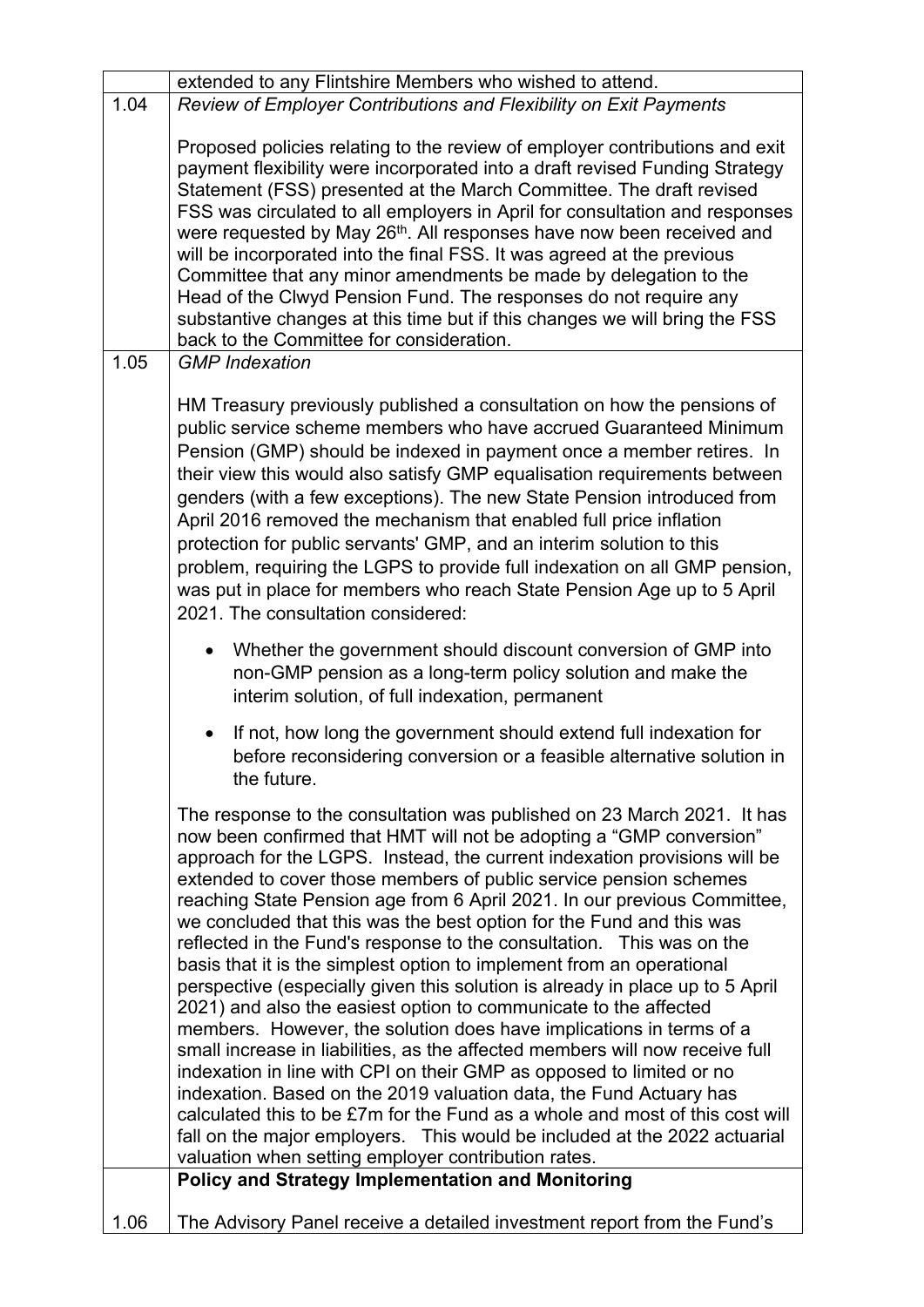| Investment Consultants, Mercer, which shows compliance with the<br>approved Investment Strategy Statement and reports on fund manager<br>performance. A summary of this performance is shown in the Mercer<br>report included in agenda item 12.                                                                                                                                                                                                                                                                                                                                                                                                                                                                                                                                                                                                                           |
|----------------------------------------------------------------------------------------------------------------------------------------------------------------------------------------------------------------------------------------------------------------------------------------------------------------------------------------------------------------------------------------------------------------------------------------------------------------------------------------------------------------------------------------------------------------------------------------------------------------------------------------------------------------------------------------------------------------------------------------------------------------------------------------------------------------------------------------------------------------------------|
| As reported in agenda item 6, the estimated funding level is currently<br>102% and continues to be monitored. Our annual report will be reporting a<br>100% fully funded position as at 31 <sup>st</sup> March 2021. Appendix 3 shows the<br>historic funding position from 1989 to 2021 and key milestones for the<br>Fund from 1989 when the Fund allowed employers to take a "contribution<br>holiday" and funding levels were able to be less than 100%. Stock market<br>falls and lower return expectations caused levels to drop as low as 65% in<br>2004 and were only at 68% in 2013 when the "Flight Path " strategy was<br>introduced in 2014. Since then, levels continued to improve and had been<br>close to 100% before the impact on markets last March 2020 due to the<br>COVID-19 pandemic after which we have seen markets rebound to current<br>levels. |
| The Advisory Panel also receive reports from the following Clwyd Pension<br>Fund officer/adviser working groups:<br><b>Tactical Asset Allocation Group (TAAG)</b><br>• Cash and Risk Management Group (CRMG)<br>Private Equity and Real Assets Group (PERAG)                                                                                                                                                                                                                                                                                                                                                                                                                                                                                                                                                                                                               |
| Any delegations arising from these meetings are detailed in Appendix 1.                                                                                                                                                                                                                                                                                                                                                                                                                                                                                                                                                                                                                                                                                                                                                                                                    |
| <b>Delegated Responsibilities</b>                                                                                                                                                                                                                                                                                                                                                                                                                                                                                                                                                                                                                                                                                                                                                                                                                                          |
| The Pension Fund Committee has delegated a number of responsibilities<br>to officers or individuals. Appendix 1 updates the Committee on the areas<br>of delegation used since the last meeting. To summarise:<br>• Cash-flow forecasting continues to be monitored through the Cash<br>and Risk Management Strategy.<br>Shorter term tactical decisions continue to be made by the Tactical<br>Asset Allocation Group (TAAG).<br>Three further investments have been agreed across the Private<br>Equity and Impact portfolios.                                                                                                                                                                                                                                                                                                                                           |
|                                                                                                                                                                                                                                                                                                                                                                                                                                                                                                                                                                                                                                                                                                                                                                                                                                                                            |

| 2.00 | <b>RESOURCE IMPLICATIONS</b>              |
|------|-------------------------------------------|
| 2.01 | None directly as a result of this report. |
|      |                                           |

| 3.00 | <b>CONSULTATIONS REQUIRED / CARRIED OUT</b>                                                                               |
|------|---------------------------------------------------------------------------------------------------------------------------|
| 3.01 | As outlined in paragraph 1.03, the proposed changes to the Funding<br>Strategy Statement was consulted on with employers. |

| 4.00   | <b>RISK MANAGEMENT</b>                                               |
|--------|----------------------------------------------------------------------|
| $4.01$ | Appendix 2 provides the dashboard and risk register highlighting the |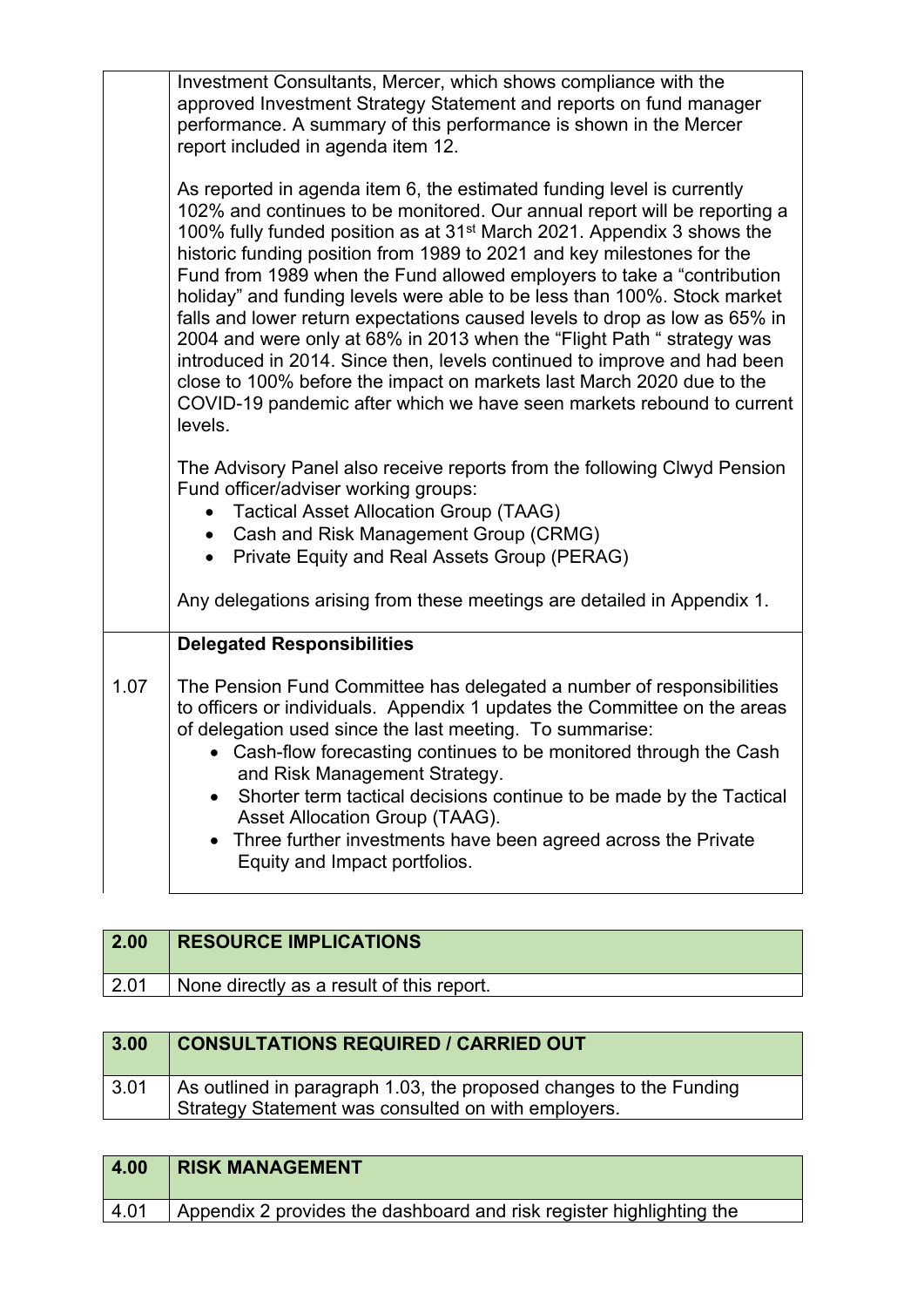|      | current risks relating to Investments and Funding matters.                                                                                                                                                                                                                                                                                                |
|------|-----------------------------------------------------------------------------------------------------------------------------------------------------------------------------------------------------------------------------------------------------------------------------------------------------------------------------------------------------------|
| 4.02 | There have been no additional risks added to the register since the last<br>Committee and all nine risks have remained the same as reported to the<br>February 2021 Committee. Of the nine, most remain on target and the<br>remainder are one step away from the target impact or likelihood, which is<br>mainly due to the uncertainty around markets.  |
|      | The most significant risk (but still just one step away from target) is risk<br>nine which is that the Fund's long-term Investment Strategy fails to deliver<br>appropriate returns due to either responsible investment not being properly<br>considered or WPP does not provide the Fund with the tools to enable<br>implementation of its RI policies. |
|      | In line with Internal Audit recommendations, we are changing and<br>expanding on the narrative on some risks, mainly the risk descriptions or<br>names.                                                                                                                                                                                                   |

| 5.00 | <b>APPENDICES</b>                                                                                                                                        |
|------|----------------------------------------------------------------------------------------------------------------------------------------------------------|
| 5.01 | Appendix 1 – Delegated Responsibilities<br>Appendix 2 – Risk dashboard and register – Investments and Funding<br>Appendix 3 - Historic Funding Positions |

| 6.00 |                                                                | LIST OF ACCESSIBLE BACKGROUND DOCUMENTS                                                                 |  |
|------|----------------------------------------------------------------|---------------------------------------------------------------------------------------------------------|--|
| 6.01 | Funding Strategy Statement - March 2021 Pension Fund Committee |                                                                                                         |  |
|      | <b>Contact Officer:</b><br>Telephone:<br>E-mail:               | Debbie Fielder, Deputy Head of Clwyd Pension Fund<br>01352 702259<br>Debbie.a.fielder@flintshire.gov.uk |  |

| 7.00 | <b>GLOSSARY OF TERMS</b>                                                                                                                                                                                                                                                                                                                                                                                |
|------|---------------------------------------------------------------------------------------------------------------------------------------------------------------------------------------------------------------------------------------------------------------------------------------------------------------------------------------------------------------------------------------------------------|
| 7.01 | (a) The Fund - Clwyd Pension Fund - The Pension Fund managed by<br>Flintshire County Council for local authority employees in the region<br>and employees of other employers with links to local government in the<br>region                                                                                                                                                                            |
|      | (b) Administering authority or scheme manager - Flintshire County<br>Council is the administering authority and scheme manager for the<br>Clwyd Pension Fund, which means it is responsible for the<br>management and stewardship of the Fund.                                                                                                                                                          |
|      | (c) The Committee - Clwyd Pension Fund Committee - the Flintshire<br>County Council committee responsible for the majority of decisions<br>relating to the management of the Clwyd Pension Fund<br>(d) $TAAG$ – Tactical Asset Allocation Group – a group consisting of The<br>Clwyd Pension Fund Manager, Pensions Finance Manager and<br>consultants from JLT Employee Benefits, the Fund Consultant. |